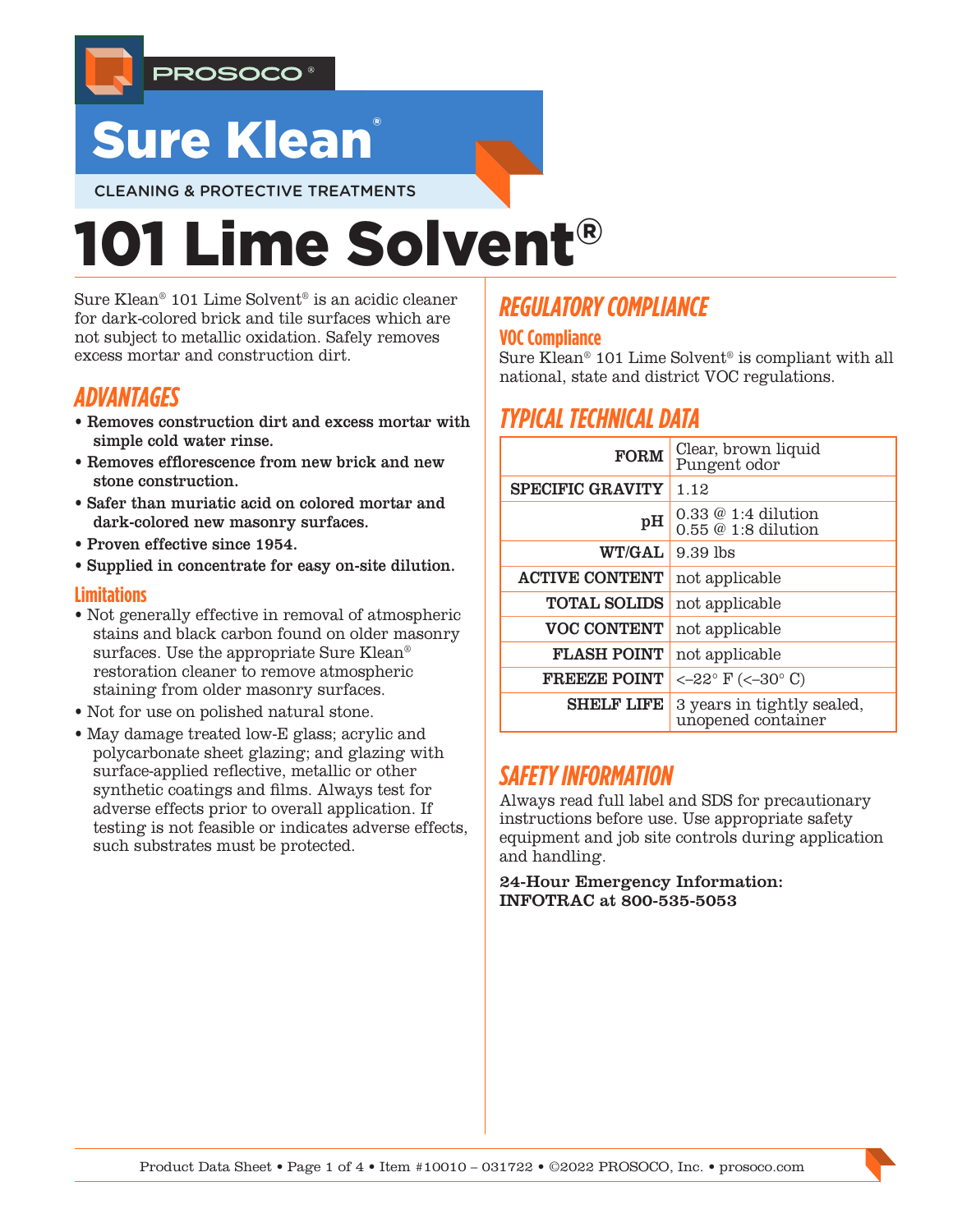## **Product Data Sheet Sure Klean® 101 Lime Solvent®**

## *PREPARATION*

Clean masonry before installing non-masonry materials such as windows, doors, finished flooring, metal fixtures, hardware, light fixtures, roofing materials, etc. that the cleaner could harm. If cleaning is to be completed after installation of non-masonry materials not intended for treatment or exposure to 101 Lime Solvent®, test all substrates not intended to be treated with 101 Lime Solvent® before full scale application. If testing is not feasible or indicates adverse effects, protect substrates from product splash, rinse, wind drift and fumes with Sure Klean® Strippable Masking or polyethylene prior to application.

All caulking and sealant materials should be in place and thoroughly cured before cleaning.

When applying to the exteriors of occupied buildings, make sure all windows, exterior

Recommended for these substrates. Always test. Coverage is in sq.ft./m. per gallon of concentrate.

| Substrate                                                        | Type                                                                     | Use?                            | Coverage                      |
|------------------------------------------------------------------|--------------------------------------------------------------------------|---------------------------------|-------------------------------|
| Architectural<br>Concrete<br>$Block*$                            | Burnished*<br>Smooth<br>Split-faced<br>Ribbed                            | no<br>yes<br>yes<br>yes         | 500–900 sq.ft.<br>46-84 sq.m. |
| Concrete <sup>+</sup>                                            | <b>Brick</b><br>Tile<br><b>Precast Panels</b><br>Payers<br>Cast-in-place | yes<br>yes<br>yes<br>yes<br>yes | 500-900 sq.ft.<br>46-84 sq.m. |
| <b>Fired Clay</b>                                                | <b>Brick</b><br>Tile<br>Terra Cotta (unglazed)<br>Pavers                 | yes<br>yes<br>yes<br>yes        | 500–900 sq.ft.<br>46-84 sq.m. |
| Marble,<br>Travertine,<br>Limestone                              | Polished                                                                 | no                              | N/A                           |
|                                                                  | Unpolished                                                               | no                              | N/A                           |
| Granite                                                          | Polished                                                                 | no                              | N/A                           |
|                                                                  | Unpolished                                                               | yes                             | 700–900 sq.ft.<br>65-84 sq.m. |
| Sandstone                                                        | Unpolished                                                               | yes                             | 500–900 sq.ft.<br>46-84 sq.m. |
| Slate                                                            | Unpolished                                                               |                                 | 700–900 sq.ft.<br>65-84 sq.m. |
| $\bullet$ Repeated applications may damage surfaces. Sure Klean® |                                                                          |                                 |                               |

Repeated applications may damage surfaces. Sure Klean® Custom Masonry Cleaner is a more appropriate product. Sure Klean® Light Duty Concrete Cleaner is a more appropriate product.

Always test to ensure desired results. Coverage estimates depend on surface texture and porosity.

intake and air conditioning vents are covered and air handling equipment is shut down during application.

Construction soiling and mortar residues on new brick and tile surfaces clean most effectively if the cleaning is done within 14–28 days of installation. Mortar and grout smears left on the surface longer result in a more difficult clean down and may cause undesirable results. Cleaning high-strength mortar/ grout within seven days improves results.

The presence of excessive moisture in the wall contributes to efflorescence and other staining. Always protect open wall cavities from rain during construction.

When working over traffic, clean when traffic is at a minimum. Protect or divert traffic if necessary.

### **Surface and Air Temperatures**

Best air and masonry temperatures for cleaning are 40° F (4° C) or above. Cleaning when temperatures are below freezing or will be overnight may harm masonry. If freezing conditions exist before application, let masonry thaw first.

### **Equipment**

Apply with low-pressure (50 psi max) spray or densely-packed, soft-fibered masonry washing brush. Do not atomize. Do not apply with pressure spray above 50 psi. This drives the chemicals deep into the surface, making complete rinse difficult.

Use acid-resistant rigging and safety equipment. Test spray equipment for compatibility and to avoid discoloration.

Rinse with enough water and pressure to flush spent cleaner and dissolved soiling from the masonry surface and surface pores without damage. Inadequate rinsing leaves residues which may stain the cleaned surface.

Masonry-washing equipment generating 400–1000 psi with a water flow rate of 6–8 gallons per minute is the best water/pressure combination for rinsing porous masonry. Use a 15–45° fan spray tip. Heated water (150–180° F; 65–82° C) may improve cleaning efficiency. Use adjustable equipment for reducing water flow-rates and rinsing pressure as needed for sensitive surfaces.

Rinsing pressures greater than 1000 psi and fan spray tips smaller than 15° may permanently damage sensitive masonry. Water flow-rates less than 6 gallons per minute may reduce cleaning productivity and contribute to uneven cleaning results.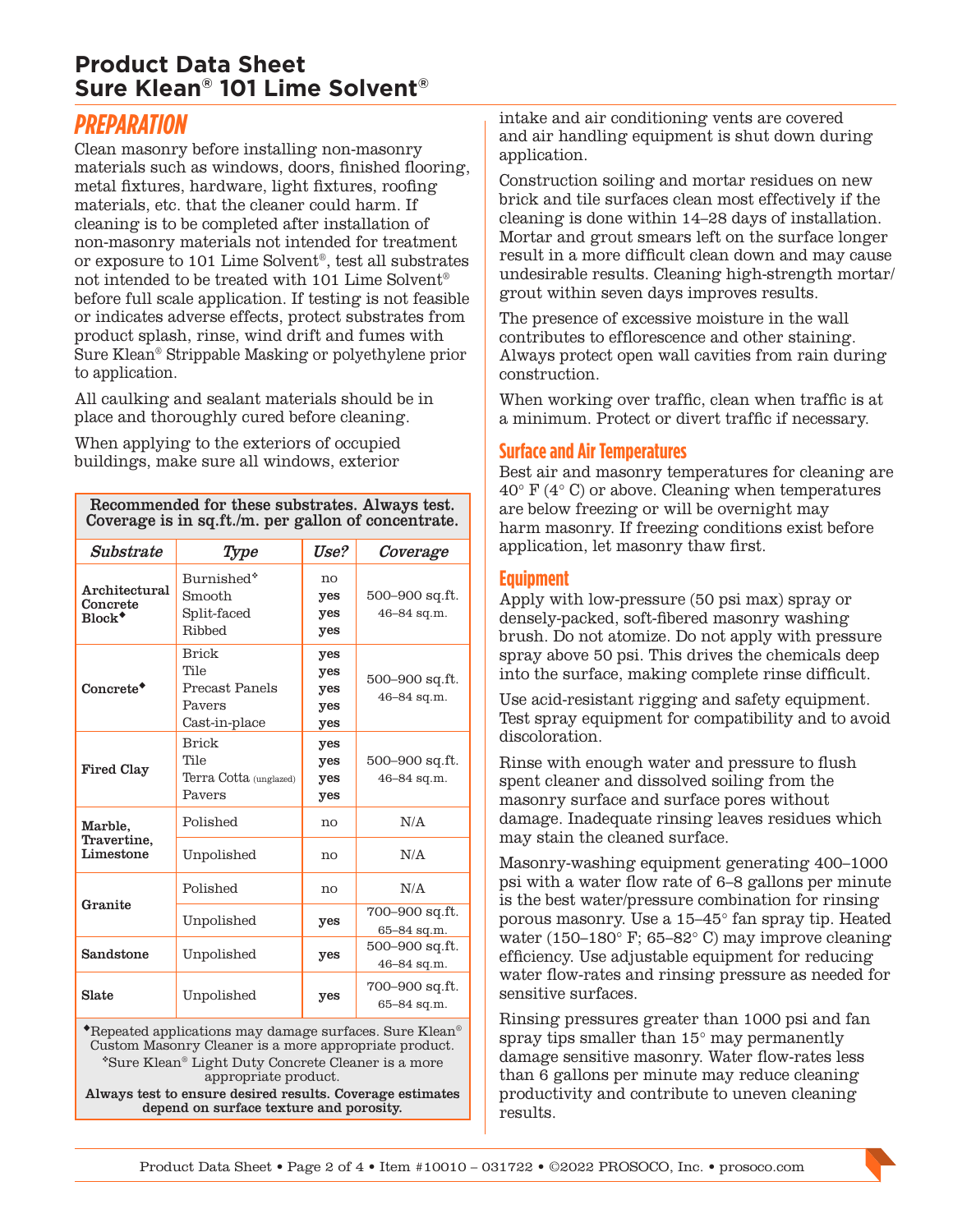## **Product Data Sheet Sure Klean® 101 Lime Solvent®**

## **Storage and Handling**

Transport and store in a cool, dry place with adequate ventilation. Vapors and liquid can damage a variety of metals and fabrics. Always seal container after dispensing. Do not alter or mix with other chemicals. Published shelf life assumes upright storage of factory-sealed container in a dry place. Maintain temperatures of 45–100° F (7–38° C). Do not double stack pallets. Dispose of unused product and container in accordance with local, state and federal regulations.

## *APPLICATION*

Read "Preparation" and the Safety Data Sheet before use. ALWAYS TEST a small area (minimum 4-ft x 4-ft) of each surface to confirm suitability and desired results before beginning overall application. Test each type of masonry and each type of stain. Test with the same equipment, recommended surface preparation and application procedures planned for general application. Let test area dry 3–7 days before inspection and approval. Make the test panel available for comparison throughout the cleaning project.

#### **Dilution**

Dilute 101 Lime Solvent® with 4–8 parts clean water to one part concentrate, based on test results. Always pour cold water into empty bucket first, then carefully add product. Never use hot water.

Always test to the final dilution that cleans best. More porous masonry and high-strength mortar/ grout will require stronger solutions. Clean glazed surfaces with the mildest solution possible to avoid harm.

Do not alter or mix with chlorine-type bleaches or other chemicals (may release toxic gases).

Handle in high-density polyethylene or polypropylene containers only. No metal. Acidic materials and fumes attack metal.

## *BEST PRACTICES*

Construction soiling and mortar residues on new brick and tile surfaces clean most effectively if the cleaning is done within 14–28 days of installation. Mortar and grout smears left on the surface longer result in a more difficult clean down and may cause undesirable results. Cleaning high-strength mortar/ grout within 7 days improves results.

The presence of excessive moisture in the wall contributes to efflorescence and other staining. Always protect open wall cavities from rain during construction.

## **Application Instructions**

Test thoroughly before cleaning. Provide adequate ventilation. CAUTION: Multiple applications may affect the mortar color.

#### Exterior Surfaces

- 1. Working from the bottom to the top, prewet a large area with fresh water.
- 2. Apply the diluted solution freely from the bottom of the work area up.
- 3. Let cleaning solution stay on the wall for 1–3 minutes. Do not let cleaner dry into the masonry. This may leave residue and stains. Fresh-water rinse the surfaces below areas being cleaned to prevent streaking.
- 4. Immediately reapply cleaning solution and scrape off heavy buildup of excess mortar using a wooden scraper or piece of brick. Take care not to harm the masonry surface.
- 5. Working from the bottom of the work area to the top, rinse thoroughly with fresh water, removing all cleaning compound, free sand, loose material and debris.
- 6. Reapply as required following steps 1 through 5.

#### Interior Surfaces

Proper ventilation is necessary. Test thoroughly. Follow preceding preparation and cleaning procedures for exteriors. Rinse thoroughly with fresh water using a sponge or soft-fibered brush.

If there isn't enough water for complete rinsing, use neutralizing rinse following this procedure:

- 1. Rinse with clear water.
- 2. Apply neutralizing rinse of 2 ounces baking soda to 1 gallon water.
- 3. Saturate. Leave solution on surface 3–5 minutes.
- 4. Apply final rinse of clear water.

#### **Cleanup**

Clean tools and equipment using fresh water.

Do not apply with pressure spray above 50 psi. This drives the chemicals deep into the surface, making complete rinse difficult. Test spray equipment for compatibility and to avoid discoloration.

Rinse with enough water and pressure to flush spent cleaner and dissolved soiling from the masonry surface and surface pores without damage. Inadequate rinsing leaves residues which may stain the cleaned surface.

Never go it alone. For problems or questions, contact your local PROSOCO distributor or field representative. Or call PROSOCO technical Customer Care at 800-255-4255.